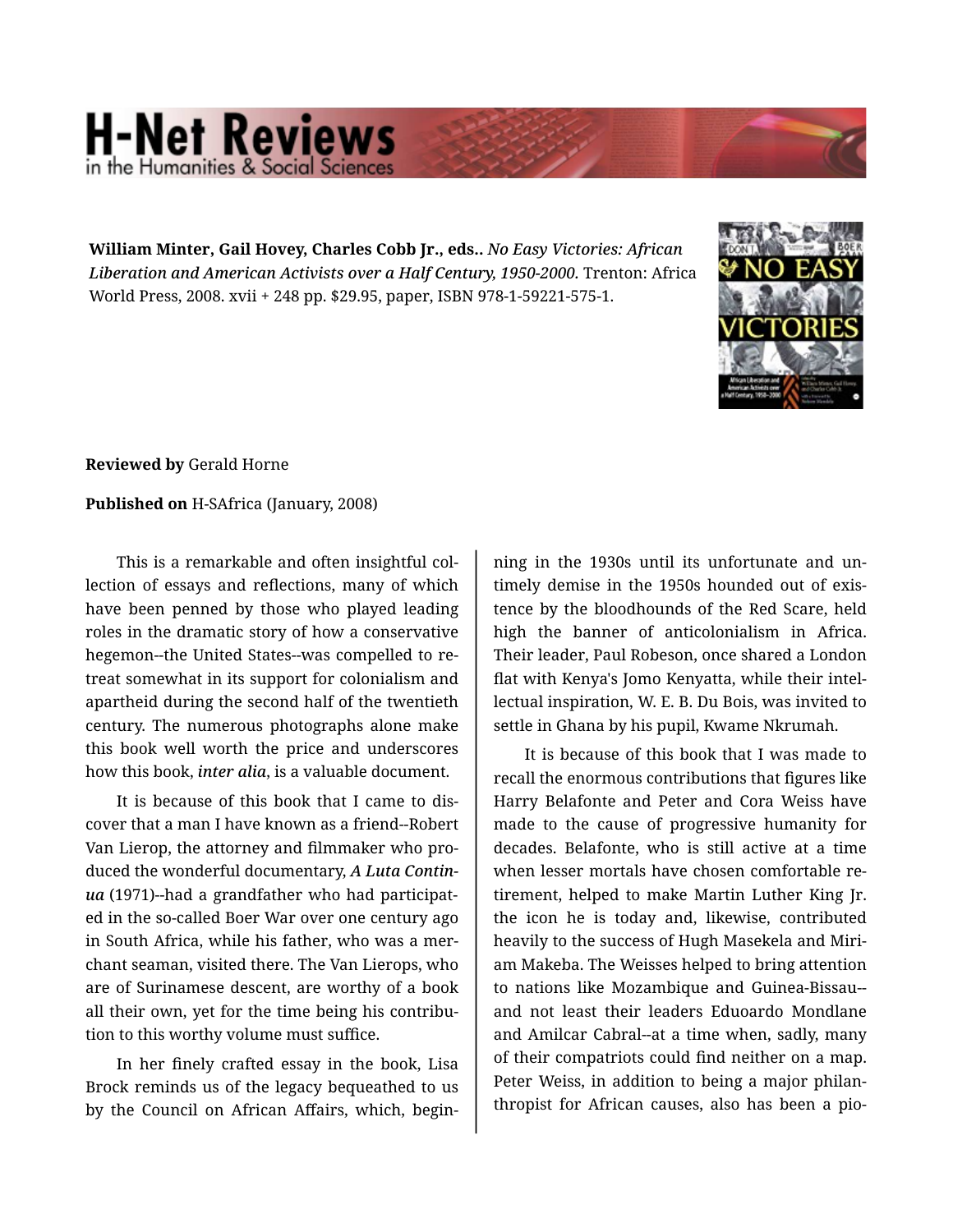neering lawyer, creatively applying international human rights standards in notoriously parochial U.S. courts. Cora Weiss, in addition to her humani‐ tarian efforts, has been a stalwart of the move‐ ment against nuclear weapons.

It is because of this book that I was reac‐ quainted with old friends like Gay McDougall, who still bestrides the planet like a Colossus and who was standing alongside Nelson Mandela when he cast his first vote. This book also reminds us of the gargantuan contributions of Randall Robinson, who built TransAfrica into a major force in Washington, D.C., and continues to write best-selling books that force us to engage with is‐ sues that some would prefer to forget, such as reparations for the ravages of slavery and colo‐ nialism.

This book also reminded me of figures I had forgotten--sadly enough--such as the late Con‐ gressman Charles Diggs, who was a legislative lion in opposition to apartheid, and Goler Butch‐ er, who before her tragic death, was one of the most skilled international lawyers in the United States. And, this book also made me recollect the pivotal role played by Julius Nyerere, who at im‐ mense cost to his nation and his own security, opened wide the doors of Tanzania not only to op‐ ponents of colonialism in Africa but also to oppo‐ nents of white supremacy in the United States, a group that included a host of Black Panthers who continue to reside in southeast Africa. The price‐ less memories of the African American activist Sylvia Hill, recalling in this book the Pan-African Congress that took place in Dar es Salaam in 1974, will provide an important building block for the fortunate historian who chooses to write about this important ideological turning point in the his‐ tory of Pan-Africanism.

This book compels us to recall connections that still need to be contemplated, for example, that between Namibians and the Lutheran Church, and the critical role played by the union of stevedores, headquartered in San Francisco,

whose reluctance to move cargo headed for the land of apartheid was a turning point in U.S. la‐ bor's engagement with Africa. This book also has considerable information on the all-important "di‐ vestment" movement that swept U.S. campuses from the 1960s through the 1990s. This decentral‐ ized movement involved students protesting the fact that colleges routinely included in their endowments investments in corporations that had holdings in apartheid South Africa. Forcing them to "divest" was a mighty blow on behalf of libera‐ tion and was also a model of how to galvanize a national movement in a vast and conservative na‐ tion that stretches three thousand miles from the Atlantic to the Pacific--then two thousand miles more to encompass Hawaii and hundreds of miles more to ensnare Alaska.

Still, as U.S. imperialism continues to play an outsized role in Africa, magnetically pushing states away from public sector remedies to deepseated problems for fear of angering Washington which has converted privatization and the mythical "market" into a latter-day god, it remains im‐ portant to provide a critical examination, even of those who so heroically have opposed Washing‐ ton's policies. Thus, members of this list should be alert to the fact that the title notwithstanding, this book focuses heavily and disproportionately on the anti-apartheid struggle in South Africa. Zim‐ babwe receives short shrift, for example. This may be part of an inadvertent process of creating a historic narrative of this topic and this period with Mandela on one side of the Atlantic, coupled majestically with George Houser--a Euro-Ameri‐ can founder and leader of the American Commit‐ tee on Africa (ACOA)--on the other side. A problem with this story is that it does not frontally engage the sharp ideological and political combat that de‐ termined the final outcome.

During the time of the liberation struggle in Zimbabwe, for example, the party of Robert Mu‐ gabe, now the Zimbabwe African National Union-Patriotic Front (ZANU-PF), received substantial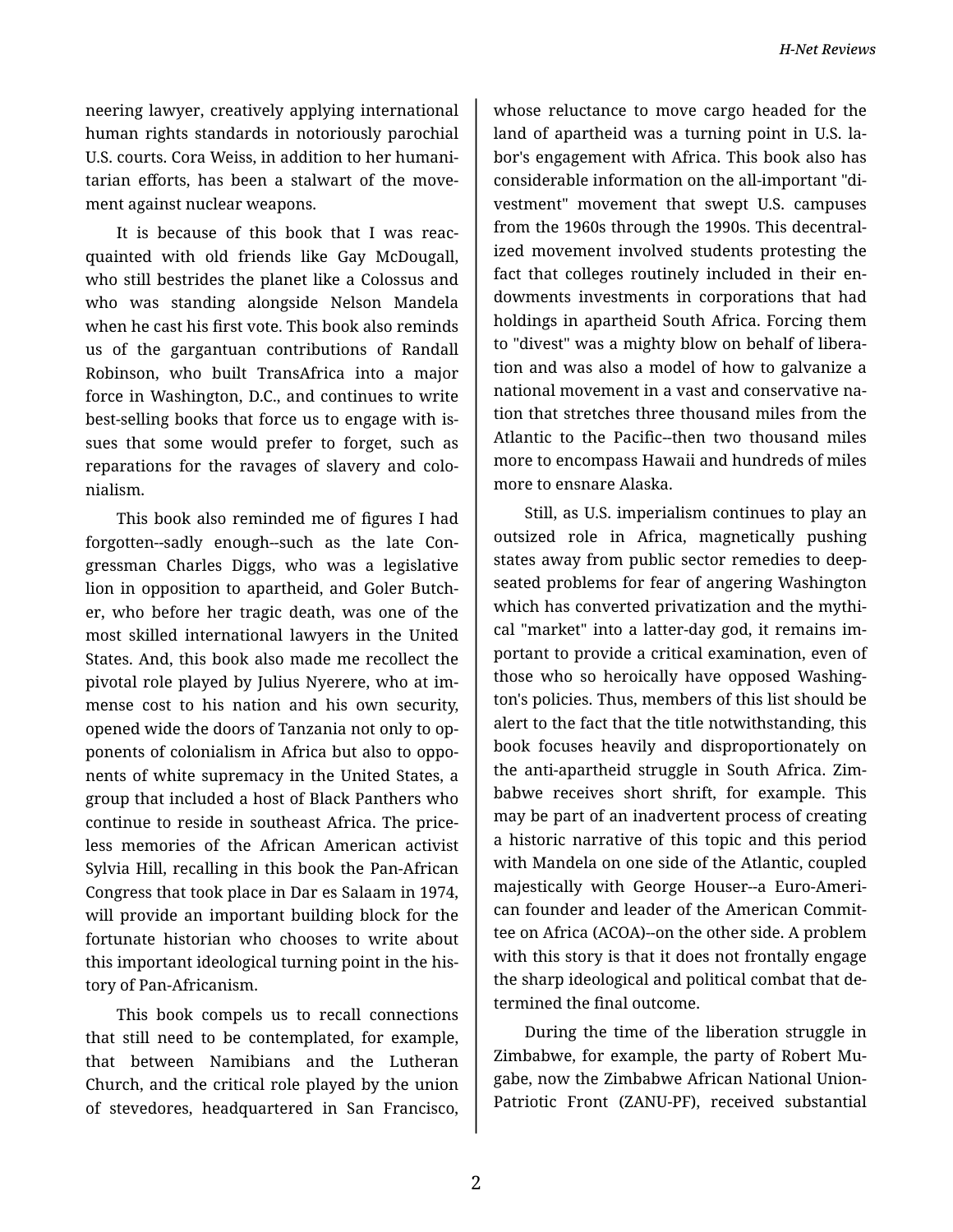support not only from a critical mass of U.S.-based Black Nationalists, but also from many of the Euro-American left who were heartened by its closeness to China; concomitantly, many of these same forces were not particularly fond of Joshua Nkomo's the Zimbabwe African People's Union (ZAPU), because of the perception that it was overly close to the former Soviet Union. I recall vividly a planning meeting in early 1980 to plan a fundraising concert for Zimbabwe just before the first democratic elections. There was sharp con‐ testation with a considerable number of people demanding that all the proceeds go to ZANU (the eventual decision was a 50-50 split between this party and ZAPU). Inevitably, the perception that ZANU was close to China and represented "true" Black Nationalism proved decisive in the minds of some. Similarly, before these elections, "activists" of a different sort--Euro-American mercenaries- flocked to the then Rhodesia in the hundreds (per‐ haps the thousands) to combat African liberation. As private sector mercenary firms, such as "Black‐ water," capture headlines because of their depre‐ dations in Iraq, it would have been informative if this volume had noted their historical predeces‐ sors.

As we now know, Mugabe and Co. emerged triumphant in these 1980 elections, as did China in its struggle with the Soviet Union, which has disappeared. Zimbabwe's present political stance has attracted numerous foes in the North Atlantic with Mugabe's presence almost wrecking a sum‐ mit between the African Union and the European Union (EU) in Lisbon in December 2007. One of the reasons that the EU chose not to pull out of this gathering despite Mugabe's presence is be‐ cause of the fear that this boycott would only serve to deepen Beijing's already ramified ties with the beleaguered continent of Africa. I think that one of the many reasons that South Africa has not heeded the cries of many calling for a crackdown on the Mugabe regime is because of a justifiable apprehension of crossing swords with the leading regional ally, Zimbabwe, of the plan‐

et's rising power: China. Clearly, China and one of its closest African allies, Mugabe's Zimbabwe, will be major factors, respectively, globally and in Southern Africa, for some time to come, and it would have been useful to have received in this book needed historical background and context on these pressing matters.

The same holds true for Angola. The authors do make reference to the mid-1970s crisis in the run-up to independence from Portugal when some in the United States opposed the ultimately triumphant faction, the MPLA, which continues to lead the government in Luanda. Again, some U.S. based Black Nationalists and others influenced by Beijing opposed the MPLA (Movimento Popular de Libertacao de Angola) because of its perceived closeness to Moscow. This contretemps helped to split the then vibrant African Liberation Support Committee, which had mobilized thousands, par‐ ticularly in New York City and Washington, D.C.

Yet, the most lengthy and comprehensive essay in this estimable collection chastises the "An‐ golan government" since it "made little or no ef‐ fort to reach out to U.S. civil society or even to Africa activists" (p. 47). Likewise, it is asserted that "the Angolan government never established a working relationship with its potential supporters in the United States" (p. 35). First of all, Luanda may have had justifiable suspicion of "U.S. civil so‐ ciety," since a considerable portion of this amor‐ phous entity backed Angola's mortal domestic op‐ ponents on grounds that, in retrospect, seem ei‐ ther shady or specious. A little digging would have revealed that Holden Roberto, one of the key leaders of these vigorous anticommunist forces in Angola and responsible for the slayings of count‐ less MPLA cadre, had enjoyed a long history with "U.S. civil society," including some who are other‐ wise treated heroically in these pages.

Moreover, I should mention that a casual browser in the collections of the New York Public Library will find a pamphlet I edited in solidarity with the MPLA during these tumultuous times--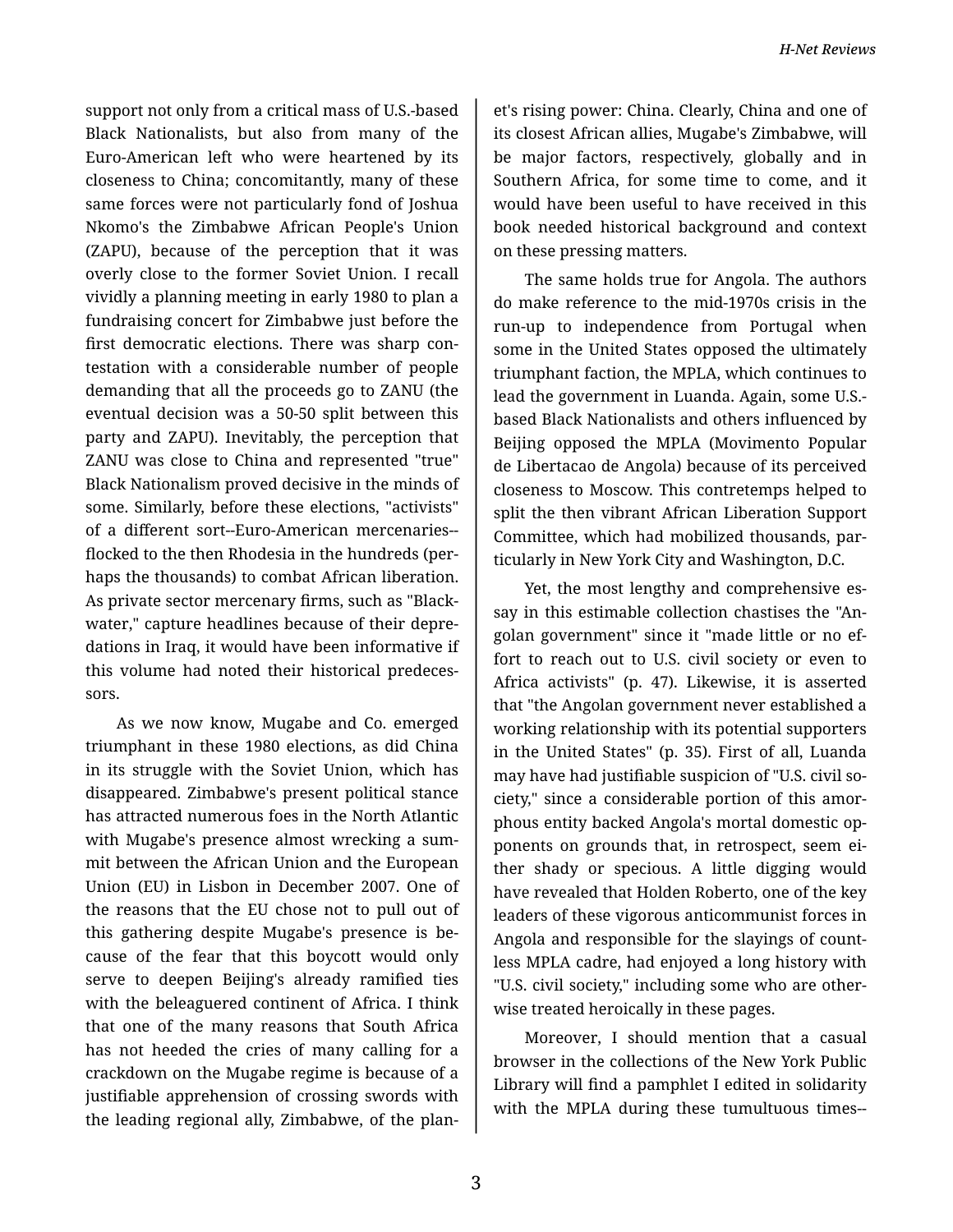entitled "The Facts on Angola"--which was intend‐ ed to bolster this party in its struggle against U.S. imperialism, apartheid, Roberto (and Jonas Sav‐ imbi), and, of course, Maoist China. I had no problem gaining access to the MPLA representative at the United Nations at that juncture, Elisio de Figueiredo, who emerged as his nation's first am‐ bassador to the United States.

Of course, I did this political work in conjunc‐ tion with the awkwardly named National Anti-Im‐ perialist Movement in Solidarity with African Lib‐ eration, which was similarly perceived as being overly close to the Communist Party in the United States. This organization, which maintained a spe‐ cial relationship to those viewed as allied to Mos‐ cow--which, as it turns out, were most of the lead‐ ing forces in Southern Africa--goes unmentioned in these pages. Similarly, I recall a well-attended meeting in Harlem in the 1980s to hear an ad‐ dress by South African Communist Party leader, Moses Mabhida. Likewise, I recall hosting South African Communist leader Chris Hani during a visit to Los Angeles in the early 1990s. (In retro‐ spect, it seems that the event in which I hosted Hani was spied on illicitly by a so-called "rogue" San Francisco police officer working in tandem with right-wing forces; this was the subject of major litigation that I trust South African investigators will note if ever Hani's assassination is ac‐ corded a proper investigation.) There is no men‐ tion of the epochal 1981 solidarity conference at Manhattan's Riverside Church, perhaps because U.S. Communists were perceived as playing a leading role, though, in fact, there was a broad constellation of forces at work led by the exceed‐ ingly competent Trinidadian-American lawyer, Lennox Hinds, who went on to play a leading role in Mandela's post-1990 rhapsodically received vis‐ it to the United States.

Neither Mabhida nor Hani are mentioned in these pages (nor is Hinds), which is fair enough- the book states clearly that it is not meant to be comprehensive--but it fudges the issue by sniping

at previous histories for not being comprehen‐ sive. The editors assert early on, "when we began working on this project, we were motivated in large part by our dissatisfaction with existing ac‐ counts of the period" (p. x). However, for those seeking to understand contemporary reality- which is part of the purpose of reading history like this in the first place--one can close this book unprepared to comprehend how, for example, Communist-influenced forces played a pivotal role in December 2007 in dislodging a sitting pres‐ ident, Thabo Mbeki, as leader of the African Na‐ tional Congress. Or, for that matter, one is unpre‐ pared to comprehend how Mbeki and his chal‐ lenger, Jacob Zuma, are both former Communists trained in the former Soviet Union with the lat‐ ter's Russian reportedly being quite fluent. Char‐ lene Mitchell, an African American Communist, is highlighted, but African solidarity was not her primary portfolio (though it would have been use‐ ful if, in the pages devoted to her, she had been asked about a journey she made to Congo-Braz‐ zaville during the height of the Cold War when this nation was going through a Marxist phase of leadership; indeed, attention to so-called Franco‐ phone Africa is scant in these pages). The contem‐ porary Russian scholar, Vladimir Shubin, has written at length about Moscow's considerable support for African liberation (for instance in his *ANC: a view from Moscow* (Bellville, South Africa: Mayibuye, 1999), and, again, as Moscow revives once more under the leadership of Vladmir Putin and seems destined to continue playing a major role in global affairs, it would have been helpful to readers to provide the relevant historical back‐ ground for Soviet initiatives in Africa.

Yet, the activist who receives the fullest treat‐ ment in these pages, George Houser, acknowledges his anticommunism, and to the credit of this volume, it is pointed out that his organiza‐ tion--the ACOA--was propelled into existence not least as an outgrowth of the fierce governmental assault on the Council on African Affairs, led by the prodigious leftists, Paul Robeson and W. E. B.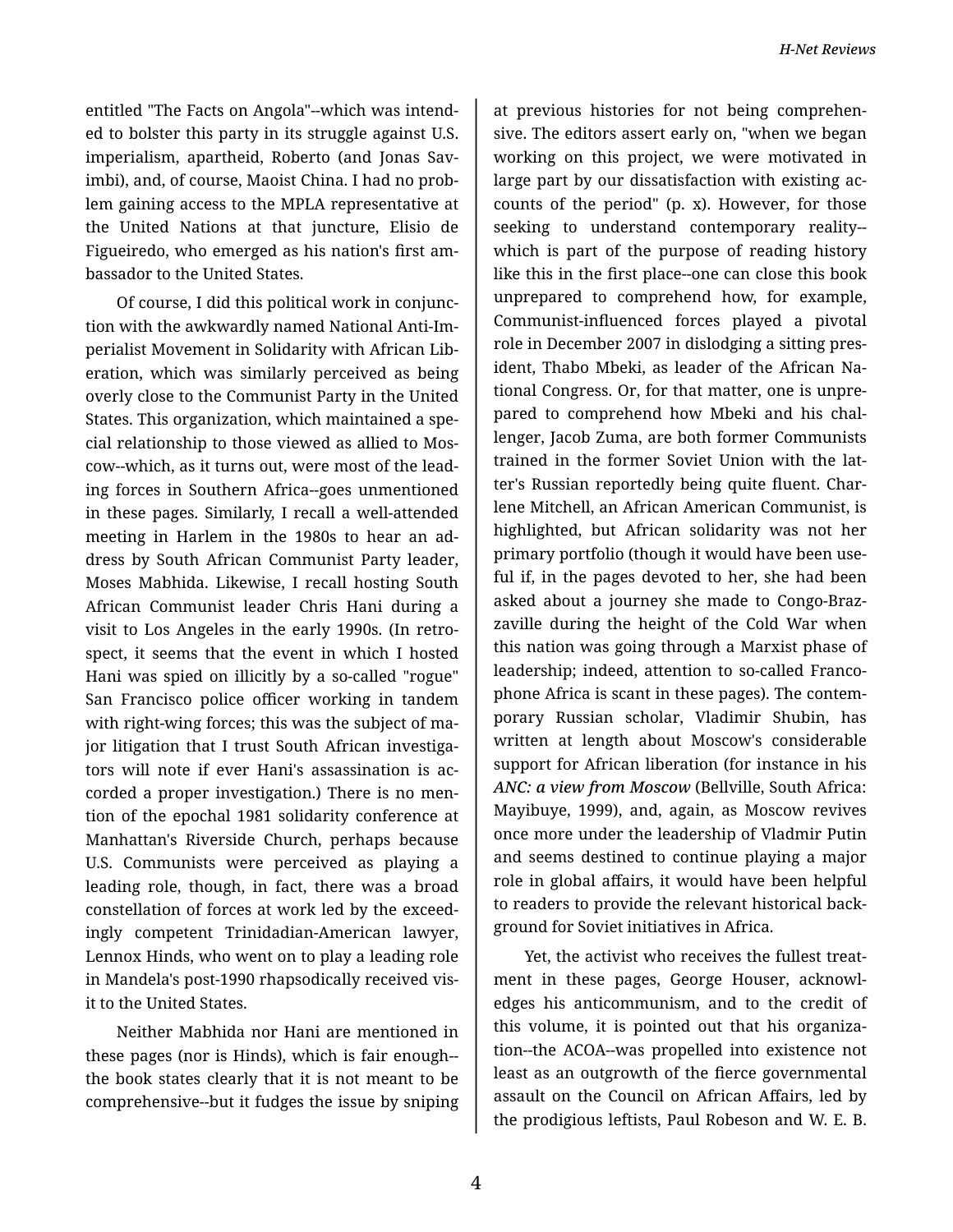Du Bois. Unfortunately, the reader does not re‐ ceive much assistance in comprehending how it was that socialist-oriented organizations in Africa came to receive considerable support in the citadel of anticommunism, the United States. Part of the answer rests in the fact that African Ameri‐ cans--who were not as captivated by conser‐ vatism--were the bulwark of the movement in sol‐ idarity with Africa.

Again, unfortunately, this volume underesti‐ mates the support that the anticolonial resistance in Kenya received during the most frigid period of the Cold War, the 1950s. We are told that with rare exception there "was virtually no analysis or criticism of the war" in East Africa (p. 19). This is simply not true. The Kenyan labor leader, Tom Mboya, first visited the United States in 1956 at a time when the Suez crisis marked the beginning of the end of British colonial rule, as Moscow was threatening to rain rockets down on London. Sub‐ sequently, Mboya appeared on U.S. national tele‐ vision--perhaps the first African to do so--and was on the cover of the major newsweeklies, rubbed shoulders with both John F. Kennedy (from whom he was able to obtain considerable sums for an airlift of students to matriculate at U.S. universi‐ ties, one of whom was his Luo comrade, Barack Obama Sr.) and Richard M. Nixon, and received maximum financial support from the U.S. labor movement. Mboya also spoke eloquently and at length about Africans' outrage at the maltreat‐ ment of African Americans--a factor that sepa‐ rates him conspicuously from the bulk of his Southern African counterparts who, too often, were notoriously silent on this bedrock issue. This synergistic relationship between Africans and African Americans redounded to the benefit of both, a fact that too should have received more at‐ tention in these pages.

It is evident that another factor which spurred the existence of the ACOA was the apoca‐ lyptic reaction to "Mau Mau" in the North Atlantic community. There was a real fear that it might

signify a final reckoning when the myriads of sins committed over the centuries by white supremacy and colonialism, including the slave trade and land expropriation, were finally meeting the retri‐ bution they so richly deserved. As things turned out, thousands of Africans were slain--and a few dozen Europeans (as they were termed accurately then)--but that reality should not be allowed to ob‐ scure the real hysteria that put colonialism and white supremacy decisively on the back foot.

One cannot separate the popularity of the Swahili language in black America--including the manufactured holiday that is Kwanzaa--from the resonance struck by Kenya beginning in the 1950s. Likewise, the confluence of the Suez crisis with "Mau Mau" led to more attention to the chief victim of the joint British-French-Israeli aggres‐ sion: Egypt. This, in turn, gave a boost to the Na‐ tion of Islam in the United States, an indigenous nationalist-oriented religious formation that was born decades earlier but only began to gain trac‐ tion when the organized left (Robeson, Du Bois, and others) were in retreat. Similarly, the U.S. born philosophy known as "Afro-centrism" could easily be termed "Egypt-centrism," which is a di‐ rect manifestation of this growing fascination with Cairo. "Mau Mau" was studied extensively by Medgar Evers, a leading African American martyr of the movement for whom a college in New York City is named; he named one of his children after Kenyatta, Kenya's leader, and along with his brother, contemplated the founding of a "Mau Mau" in Mississippi, the heart of darkness where he was born. Malcolm X, who was catapulted to prominence as a result of his association with the Nation of Islam, had called for a "Mau Mau" in Harlem.

How African militancy inspired the same mil‐ itancy in Black America is largely an untold story in these pages. In part, it stems from the orienta‐ tion, which emphasizes the ACOA, students, and religious elements, and does not give sufficient at‐ tention to, for example, Black Nationalists and

5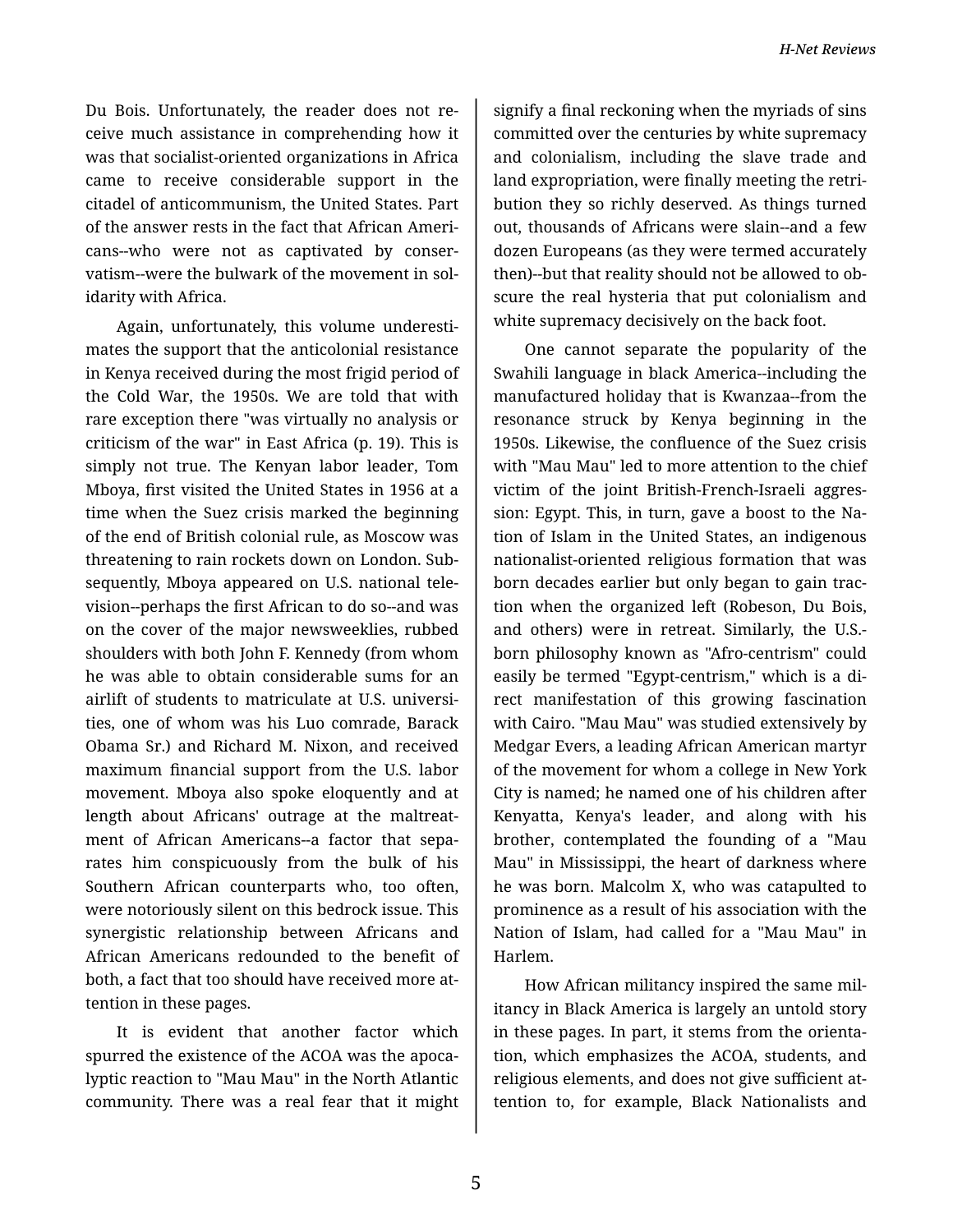Marxists of various stripes. Thus, when Patrice Lumumba was slain, a group of African Ameri‐ cans invaded the inner sanctum of the United Na‐ tions in protest. The gripping film, *The Battle of Algiers* (1965), is still a staple in Black America and inspired the Black Panther Party, which es‐ tablished an outpost in Algeria and continues to have members exiled in Tanzania.

It would have been worthwhile, as well, if this book had pointed out one of the major problems with the solidarity organizations based in Washington, D.C. (as opposed to New York City): their often problematic relationship to the political es‐ tablishment. At times, activists joked that instead of these organizations lobbying on our behalf in Washington, D.C., they lobbied us on behalf of Washington, D.C.--that is, as if to say, "Congress will not simply accept your demands, please accept half a loaf." Most of the time, they would be ignored and would be sent back to Congress with renewed instructions, but at times, this "reverse lobbying" prevailed.

Another weakness of this trans-Atlantic movement was that when movements came to power, instead of tending to and nurturing soli‐ darity movements that boosted them, they instead abandoned them, discarding them as if they were soiled paper napkins, thereby weakening these newly founded governments' attempt to influence Washington. This was a strategic blunder of mon‐ umental proportion to the extent that it merits an intensive study grounded in multiple archives.

Nevertheless, the words with which I opened this review should be emphasized--this is a highly valuable volume--and any reservations expressed here are far outweighed by this fact. It belongs in every library in Africa--and, most of all, in South Africa. Still, in its very strength it exposes an en‐ tire realm of research that has yet to be complet‐ ed.